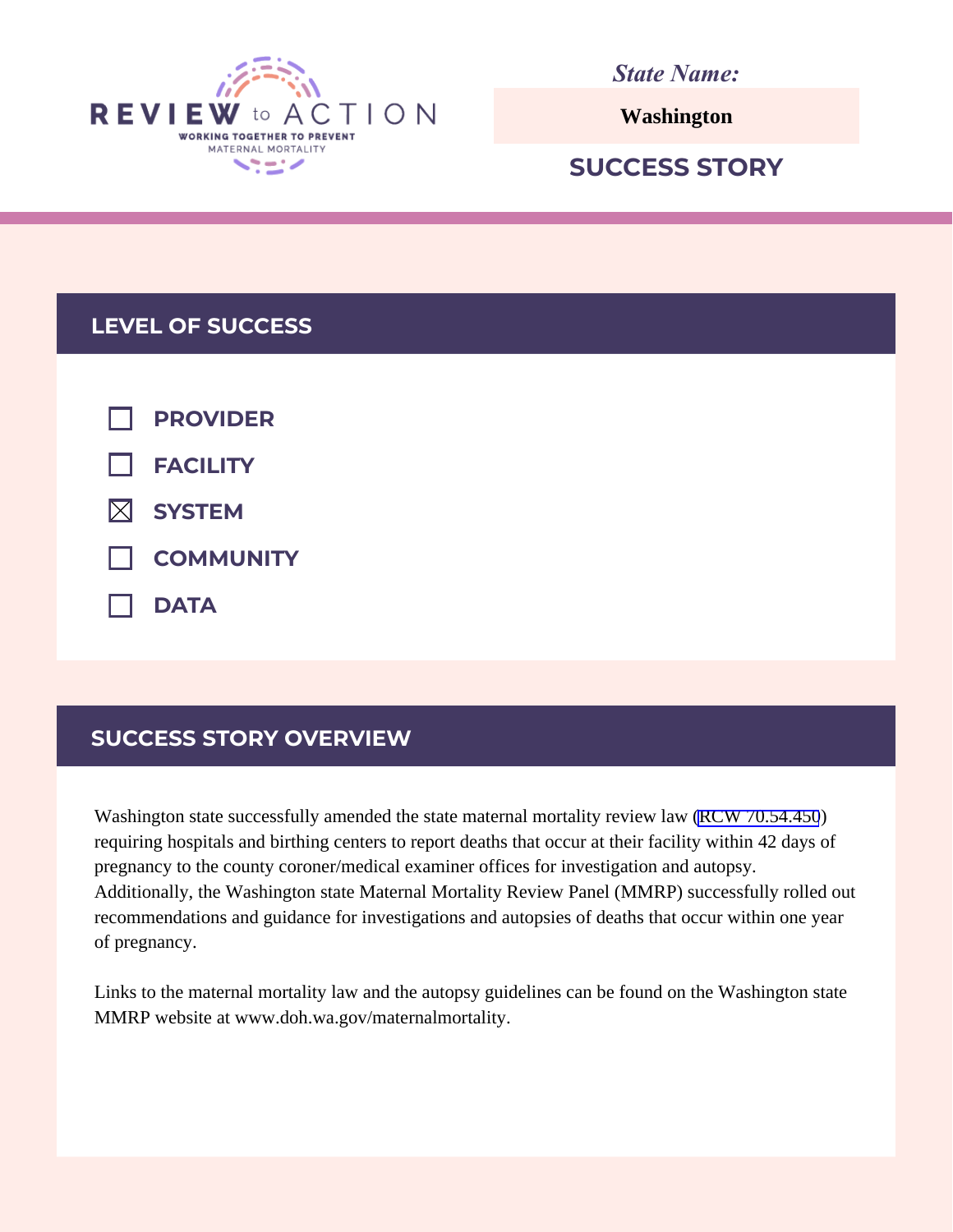#### *State Name:*

**Washington**

#### **THE CHALLENGE**

Autopsy and coroner reports are an essential part of any maternal mortality review in order to determine underlying causes of death, pregnancy-relatedness and preventability. During the review of pregnancy-associated deaths from 2014-2015, the MMRP found that a large proportion of deaths that occurred in hospitals were not reported to local coroner/medical examiners for autopsy. Because of this, the MMRP was unable to make some key decisions during the maternal mortality review.

**REVIEW** 

WORKING TOGETHER TO PREVEN

ACTION

#### **THE SOLUTION**

In the inaugural report (2017), the MMRP made a recommendation to require the reporting and autopsy of maternal deaths. This will ensure that there is enough information to understand the factors surrounding the death and where improvements can be made. Following the release of this report, members of the Panel and the Washington State Perinatal Collaborative developed recommended changes for the maternal mortality law as well as [guidelines](https://www.doh.wa.gov/Portals/1/Documents/Pubs/350-030-MMRAutopsyGuidelines.pdf) to for conducting an investigation and autopsy of maternal deaths.